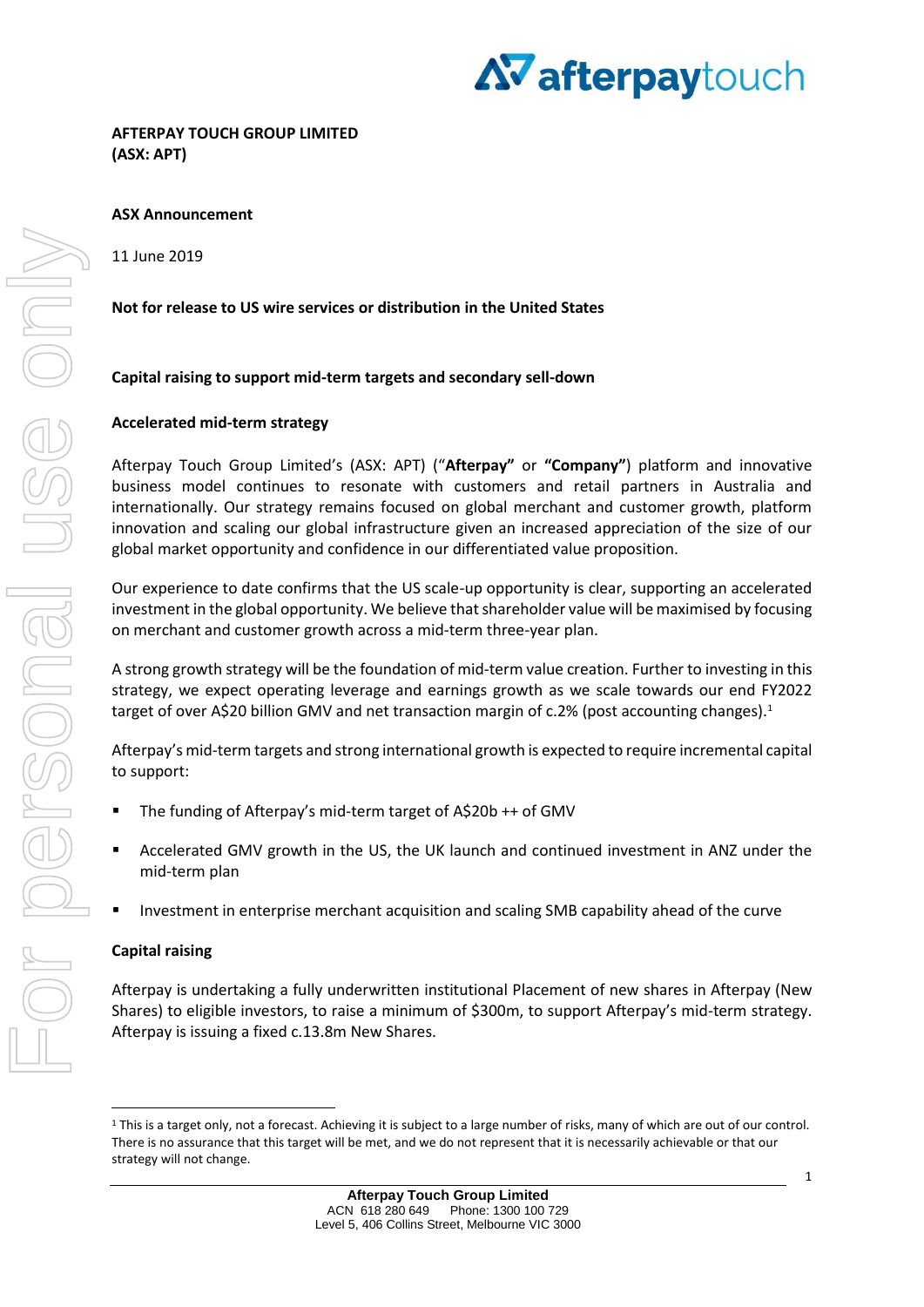Pricing will be determined via an institutional bookbuild, with an underwritten floor price of \$21.75 per New Share. The underwritten floor price represents a 10.0% discount to closing price on 7 June 2019. Final pricing and allocation decisions will be determined on behalf of Afterpay by a subcommittee of its Board which is comprised solely of one or more independent non-executive directors. New Shares issued under the Placement will rank equally with Afterpay's existing shares.

No shareholder approval is required for the Placement, as the Company will utilise a portion of its existing placement capacity under ASX Listing Rule 7.1.

Afterpay's shares will remain in a trading halt today while the Placement is conducted. Normal trading in Afterpay shares is expected to resume on 12 June 2019 or such other time as the completion of the Placement is announced to the market.

# **Secondary Sell-down**

Concurrent with the Placement, Anthony Eisen, Nicholas Molnar and David Hancock have agreed to sell 2.05m, 2.05m and 0.40m shares respectively (Secondary Sell-down). The Secondary Sell-down will be allocated to two US cornerstone investors, Tiger Management and Woodson Capital. The Secondary Sell-down represents approximately 1.9% of total shares outstanding in Afterpay. Pricing of the Secondary Sell-down to be the same price as determined under the bookbuild for the institutional Placement.

Mr. Eisen and Mr. Molnar will each remain Afterpay's largest shareholders with a relevant interest in approximately 20.5m shares each, representing an estimated 8.1% of issued capital, following the Secondary Sell-down and institutional Placement. Mr. Eisen, Mr. Molnar and Mr. Hancock have each confirmed that they will not sell any further shares until at least 120 days from today.

Before any Secondary Sell-down will occur, the institutional Placement must be fully subscribed by eligible investors. Any shortfall arising from the institutional Placement will be allocated to Tiger Management and Woodson Capital prior to the sale of any secondary shares. The Secondary Sell-down will be reduced by the amount of any New Shares allocated to Tiger Management and Woodson Capital in the event of a shortfall, up to the maximum 4.5m shares being sold in the Secondary Selldown.

# **Share purchase plan**

A share purchase plan (SPP) will follow the Placement with eligible Afterpay shareholders in Australia and New Zealand offered the opportunity to acquire additional shares in Afterpay. The SPP will not be underwritten.

Shareholders on the Afterpay register at 7:00pm (Sydney time) on 7 June 2019 (Record date), with a registered address in Australia or New Zealand will be entitled to subscribe for up to \$15,000 worth of Afterpay shares through the SPP (net of any SPP shares allotted in the 2018 SPP), subject to eligibility criteria and other terms and conditions of the SPP which will be set out in the SPP booklet and despatched to eligible shareholders in due course. Shares issued under the SPP will rank equally with existing shares of Afterpay.

The SPP aims to raise approximately \$30m. Afterpay may decide to scale-back applications under the SPP at its absolute discretion. New Shares under the SPP to be issued at the lower of the price paid by investors under the Placement, and the 5 day VWAP of Afterpay shares up to the SPP closing date.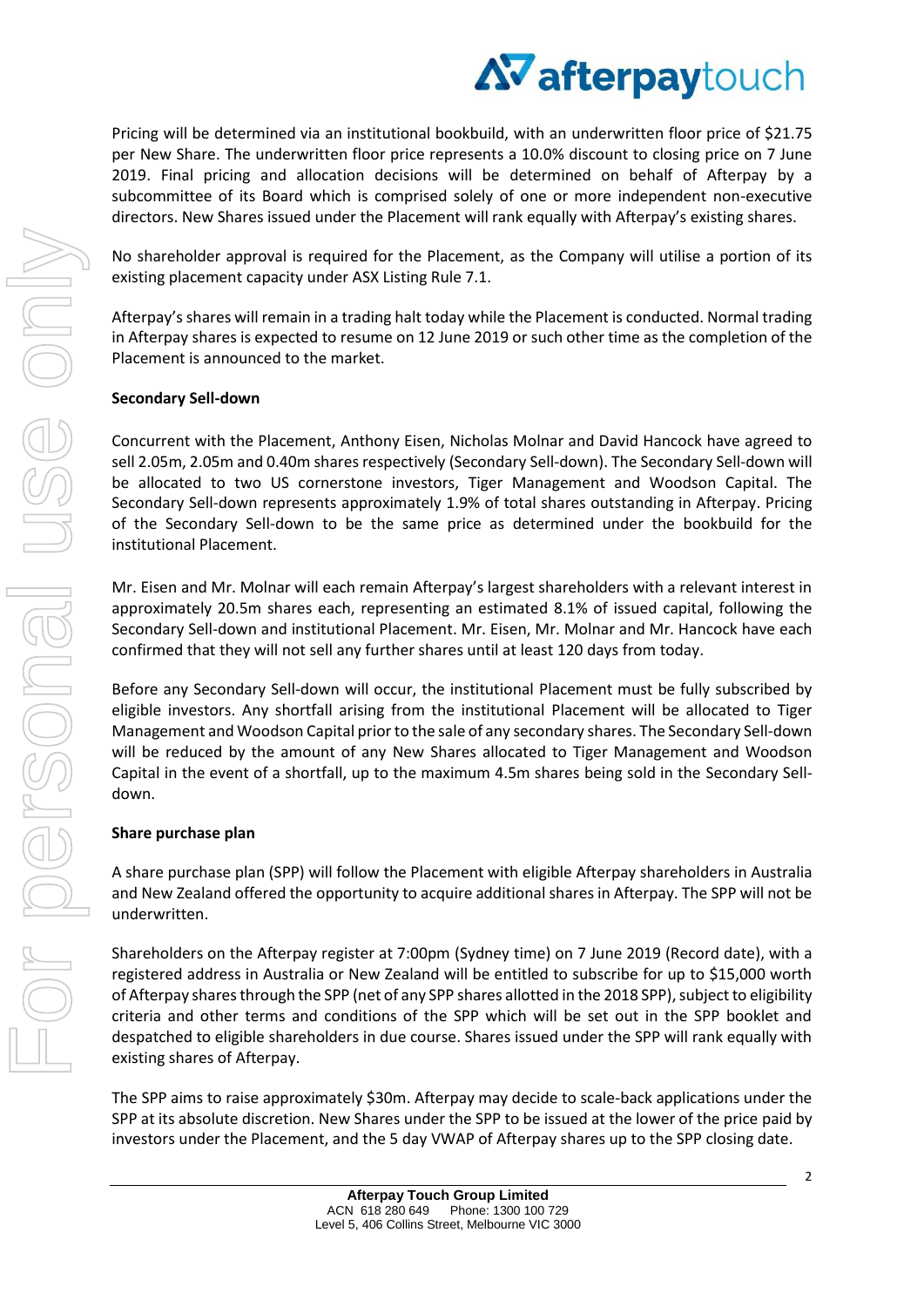

# **Advisers**

Highbury Partnership Pty Limited is acting as financial adviser to Afterpay on the Placement and SPP; Baker McKenzie is acting as legal adviser.

## **Additional information**

Further details about the Placement are set out in the investor presentation which has also been provided to the ASX today. The investor presentation contains important information including key risks and foreign selling restrictions with respect to the Placement.

Nothing in this announcement constitutes investment, legal, tax or other advice. You should seek appropriate professional advice before making an investment decision.

Afterpay has appointed a lead manager to lead manage the offer and underwrite the Placement (Lead Manager). Please refer to the Disclaimer below.

## **ENDS**

#### For further information, contact:

| Investors:             | Company:                                       | Media:                       |
|------------------------|------------------------------------------------|------------------------------|
| David Hancock          | <b>Christopher Stevens</b>                     | Melissa Patch - Cato & Clegg |
| Group Head             | <b>General Counsel &amp; Company Secretary</b> | t) 0412 124 195              |
| davidh@afterpay.com.au | christopher.stevens@afterpay.com.au            | melissa@catoandclegg.com     |

#### **About Afterpay Touch Group**

Afterpay Touch Group (ATG) is a technology-driven payments company with a mission to make purchasing feel great for a global customer base. ATG comprises the Afterpay and Touch products and businesses. Afterpay is driving retail innovation by allowing leading retailers to offer a 'buy now, receive now, pay later' service that does not require end-customers to enter into a traditional loan or pay any upfront fees or interest to Afterpay. Afterpay currently has over 4.3 million active customers and approximately 30,600 active retail merchants on-boarded. Touch comprises innovative digital payment businesses servicing major consumer-facing organisations in the telecommunications, health and convenience retail sectors in Australia and overseas.

#### **Disclaimer**

None of the Lead Manager, nor any of its respective related bodies corporate or affiliates, or any of its respective security holders, directors, officers, employees, partners, agents and advisers (Beneficiaries) has authorised, permitted or caused the issue or lodgement, submission, dispatch or provision of this announcement and accompanying presentation, and there is no statement in this announcement or accompanying presentation which is based on any statement by any of them. Neither the Lead Manager, nor its respective Beneficiaries, have independently verified the information in this announcement or accompanying presentation. To the maximum extent permitted by law, Afterpay, the Lead Manager, and each of their respective Beneficiaries exclude and disclaim all liability (whether direct or indirect), including without limitation for negligence or for any expenses, losses, damages or costs incurred by you as a result of your participation in the offer. The Lead Manager and each of its respective Beneficiaries make no recommendations as to whether you or your related parties should participate in the offer nor do they make any representations or warranties to you concerning the offer, and you represent and warrant and agree that you have not relied on any statements made by the Lead Manager or any of their respective Beneficiaries in relation to the offer. The Lead Manager and its respective Beneficiaries may have interests in Afterpay shares. Further, they may act as a market maker or buy or sell Afterpay shares. The Lead Manager may also receive fees for acting in its capacity as Lead Manager of the Placement. You acknowledge that each of the Lead Manager and its